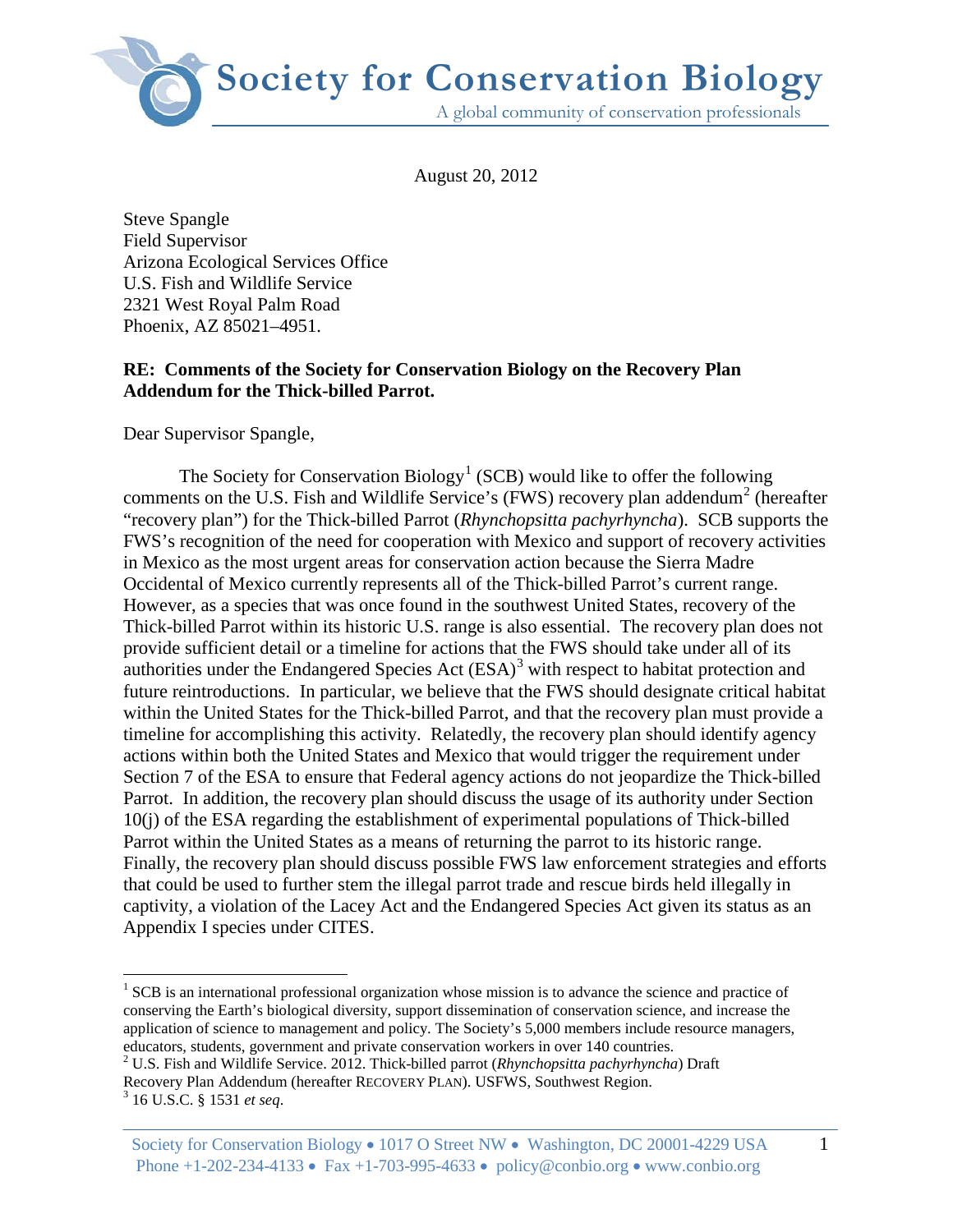**Society for Conservation Biology**A global community of conservation professionals

# **I. Introduction**

The Thick-billed Parrot was first listed in 1970 as an endangered species under the Endangered Species Conservation Act of  $1969<sup>4</sup>$  $1969<sup>4</sup>$  $1969<sup>4</sup>$ , the statute that immediately preceded the current Endangered Species Act of 1973. The parrot was listed as endangered "where found" and included the parrot's range in both Mexico and the United States.<sup>[5](#page-1-1)</sup> Historically, the Thick-billed Parrot's range extended into the central and southwestern Arizona<sup>[6](#page-1-2)</sup> and possibly southwestern New Mexico, but was extirpated from the U.S. possibly as a consequence of excessive unregulated shooting.<sup>[7](#page-1-3)</sup> The last confirmed sighting of a naturally occurring flock of Thick-billed Parrot was in 1938. Today, the parrot's range is limited to high elevations of the Sierra Madre Occidental of Mexico, extending from northwestern Chihuahua and northeastern Sonora and continuing southward into Jalisco, Colima, and Michoacán. The northern-most breeding area for the Thick-billed Parrot is approximately 50 miles south of the U.S./Mexico border. $\frac{8}{3}$  $\frac{8}{3}$  $\frac{8}{3}$ 

The Thick-billed Parrot's decline range-wide has been caused primarily by logging of old-growth, high-elevation, mixed conifer forests, with only one percent of the old-growth forests remaining in the Sierra Madre Occidental.<sup>[9](#page-1-5)</sup> As obligate cavity nesters, the removal of large-diameter pines and snags from mature forests has reduced nest site availability for the Thick-billed Parrot. Disruption of the natural fire regime, due primarily to heavy livestock grazing and poor forestry practices including fire suppression, and now more recently by climate change, have also negatively impacted the forest habitats of the parrot.<sup>10</sup> The illegal pet trade continues to be a treat to the species, with over 1,000 individual having been removed from the wild between 1984-1994. In 2008, Mexico banned the capture and export of all native parrots, and the species is listed under the Convention on International Trade in Endangered Species (CITES) on Appendix I.<sup>[11](#page-1-7)</sup>

Although the exact historic breeding range of the Thick-billed Parrot remains unknown, there is sufficient evidence that the parrot historically bred within the Chiricahua Mountains of southeast Arizona.<sup>[12](#page-1-8)</sup> Given the progressive loss of pine forests in Mexico, the

<span id="page-1-0"></span> $4$  Public Law 91-135

<span id="page-1-1"></span> $5$  35 Fed. Reg. 8,491 (June 2, 1970). In 1979, the Service published a notice in the Federal Register that announced a change in the listing status for the thick-billed parrot, stating that the FWS had failed to consult with the governors of the States of the U.S. where the Thick-billed Parrot was found and that therefore, the U.S. population was not covered under the Endangered Species Act of 1973. Although the 1979 notice claimed to change the listing status of the Thick-billed Parrot, the notice was without legal effect, because the FWS did not go through the proper rulemaking. Thus, in spite of the 1979 notice, the Thick-billed Parrot has been listed as endangered since 1969.

<span id="page-1-2"></span><sup>&</sup>lt;sup>6</sup> H.A. Snyder & S.E. Koenig. 1994. *Thick-billed Parrot Releases in Arizona*. The Condor, 96:845-862. <sup>7</sup> RECOVERY PLAN at 1.

<span id="page-1-8"></span><span id="page-1-7"></span><span id="page-1-6"></span>

<span id="page-1-5"></span><span id="page-1-4"></span><span id="page-1-3"></span><sup>&</sup>lt;sup>8</sup> *Id.* at 2.<br>
<sup>9</sup> *Id.* at 2.<br>
<sup>10</sup> *Id.* <sup>11</sup> *Id.* <sup>12</sup> Synder & Koenig at 848.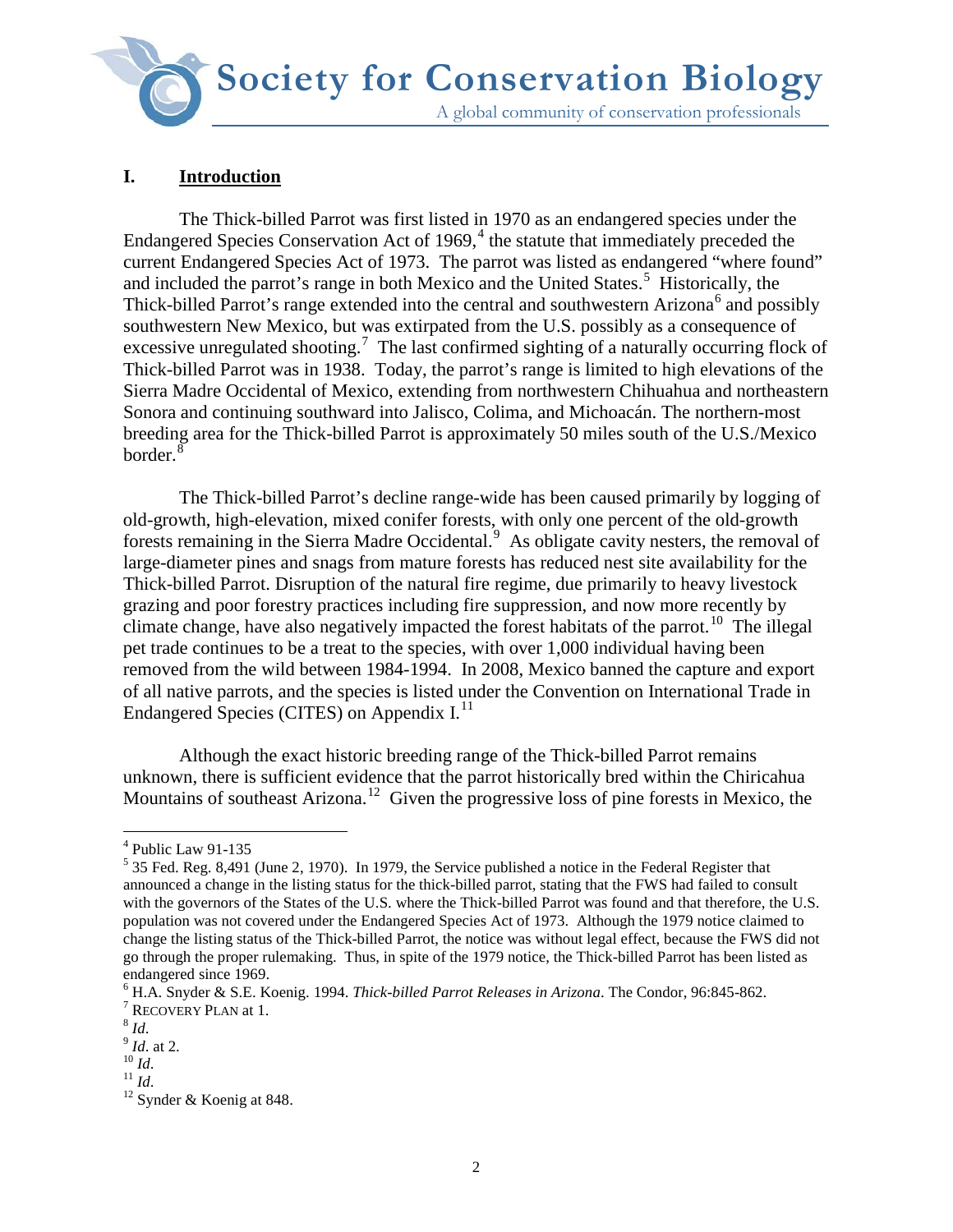A global community of conservation professionals

FWS concluded in 1985 that the reestablishment of the parrot in Arizona could represent a significant component of conservation of the species as a whole.<sup>[13](#page-2-0)</sup> A reintroduction program was organized in 1986 to pursue parrot releases on an experimental basis, with the Arizona Game and Fish Department as the lead agency, in cooperation with the U.S. Forest Service and FWS. Between 1986 and 1993, in five separate release events, approximately 88 Thickbilled Parrots were returned to the wild in the Chiricahua Mountains of southeastern Arizona. Sixty-five of these birds were obtained as confiscations by the FWS as a result of law enforcement operations targeting the illegal pet trade, while the remaining 23 birds released were from captive-bred sources. In addition, eight wild-caught adults and 10 parent-reared captive-bred were released in 1991 and 16 wild-caught adults were released in 1992. Most of the reintroduction releases were "soft releases," in which food and water were left atop the release cages.<sup>[14](#page-2-1)</sup>

The successfulness of these five release attempts varied; however, none of them led to the establishment of a self-sustaining population of Thick-billed Parrot. The birds from the first two releases eventually adopted a stable range within the Chiricahuas. During the summer of 1988, one pair of parrots raised two young that migrated south with their parents to the Chiricahuas in mid-fall. Several pairs of parrots attempted to nest in 1989 in locations on the Mogollon Rim of central Arizona. Unfortunately, mortality from Northern Goshawks, ring-tailed cats, and starvation eventually led to the failure of all of the released individuals, and the reintroduction program was terminated in 1993.<sup>15</sup>

Snyder and Koenig concluded that reestablishment of Thick-billed Parrots "might succeed if enough high-quality birds could be obtained to support a quantitatively satisfactory release effort." Some wild-caught translocated parrots settled within Arizona after the release, and a few of the released birds successfully reproduced. These researchers also concluded that reestablishment of Thick-billed Parrots in central Arizona would be more difficult because timber harvests are much more prevalent, and the forests are of generally younger age and less suitable for parrots. Since the 1986-1993 reintroduction efforts, conservation techniques for parrot species have continued to improve.<sup>[16](#page-2-3)</sup> The most important innovation for Thick-billed Parrot appears to be the use of nest-boxes to encourage parrot breeding, which has been limited do the absence of snags for nesting.<sup>[17](#page-2-4)</sup> Nest boxes were not used in the early reintroduction efforts. Currently, there is a source population of 95 Thickbilled Parrots in captivity under a species survival plan that could be used, if augmented, to support a release program. $^{18}$  $^{18}$  $^{18}$ 

<span id="page-2-0"></span> $^{13}$  Id.

<span id="page-2-3"></span>

<span id="page-2-2"></span><span id="page-2-1"></span><sup>14</sup> *Id.*<br><sup>15</sup> *Id.*<br><sup>15</sup> *Id.* 15 *Id.* 15 *Id.* 16 White et al. 2012. *Psittacine reintroductions: Common Denominators of Success* Biological Conservation 148:106-114.<br><sup>17</sup> RECOVERY PLAN at 32.<br><sup>18</sup> RECOVERY PLAN at 31.

<span id="page-2-4"></span>

<span id="page-2-5"></span>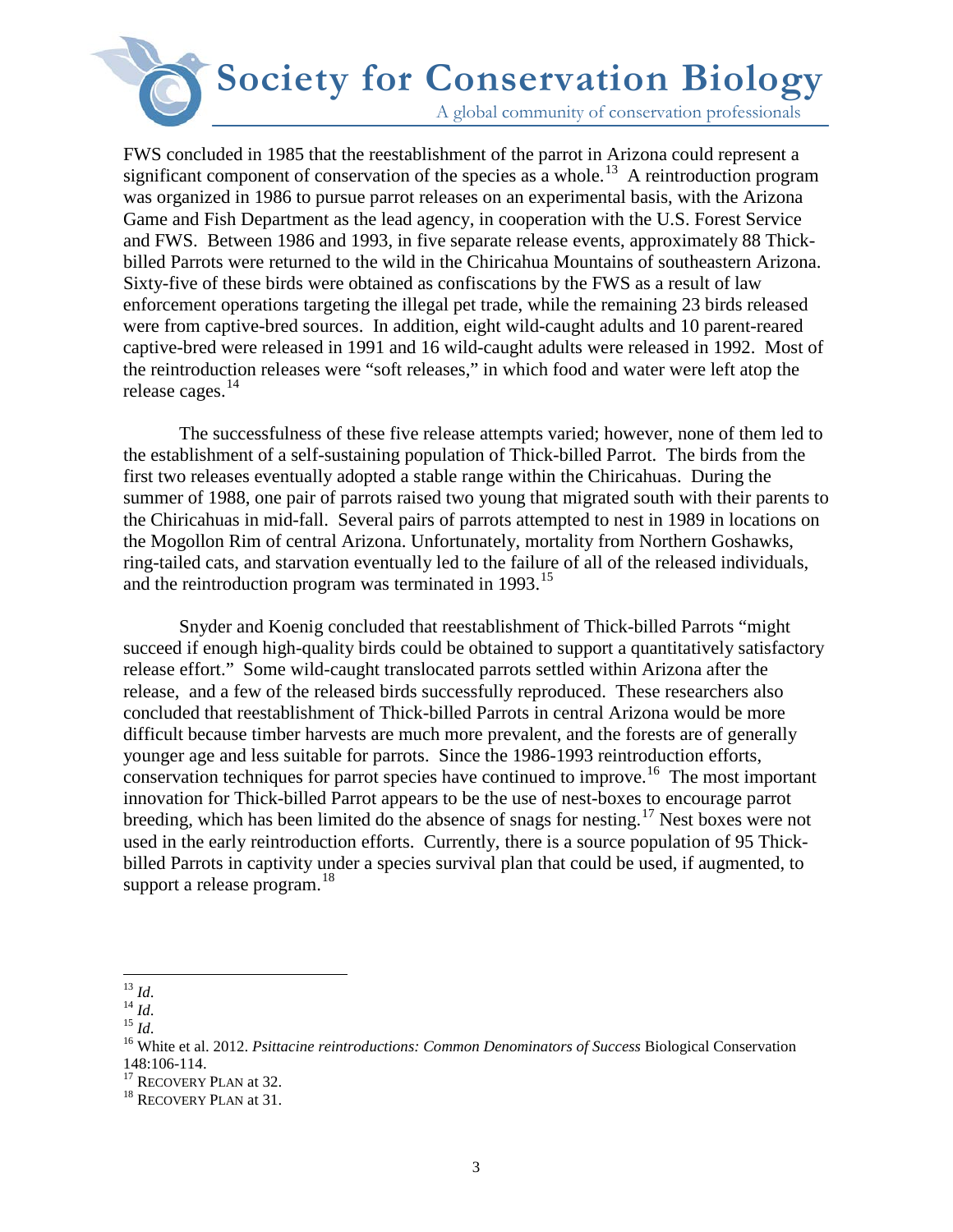**Society for Conservation Biology**A global community of conservation professionals

# **II. Recovery Planning for Thick-billed Parrot**

Section 4(f) of the ESA directs the FWS to develop and implement recovery plans "for the conservation and survival of endangered species and threatened species."[19](#page-3-0) Each recovery plan should include site-specific management actions for the conservation and survival of the species, objective and measurable criteria that would result in a determination that a species is no longer threatened or endangered, and estimates of the time required and the costs to carry out those measures needed to achieve the species' recovery.[20](#page-3-1) While the recovery plan for the Thick-billed Parrot contains detailed information about conservation efforts in Mexico, criteria for recovery in the United States are deficient. This deficiency cannot go unaddressed because the ESA is, in part, designed to meet the United States obligations under the Convention on Nature Protection and Wildlife Preservation in the Western Hemisphere.<sup>[21](#page-3-2)</sup>

In 2009, Mexico prepared a recovery plan for the Thick-billed Parrot within Mexico.<sup>[22](#page-3-3)</sup> FWS began preparing an addendum to the Mexican recovery plan in 2011 that focuses on the agencies' role, both to conserve the species in Mexico and within the United States. The FWS has proposed the following recovery objectives for the Thick-billed Parrot recovery within the United States:

- Assure the long-term viability of Thick-billed Parrot conservation by cooperating with partners in Mexico and providing any available technical or financial support for implementing recovery actions.
- Preserve and enhance U.S. historical habitat and augment cross border connectivity of habitat.
- Evaluate the need and efficacy of conducting translocations of individuals into historical and potential habitats as part of a comprehensive conservation strategy.<sup>[23](#page-3-4)</sup>

The FWS has provided recovery criteria, which if met would lead to the downlisting of the Thick-billed Parrot from "Endangered" to "Threatened" under the ESA, which the FWS estimates will not occur before the year  $2050.<sup>24</sup>$  The FWS has not provided recovery criteria for delisting the Thick-billed Parrot from the list of protected species under the ESA because of the projected time needed to stabilize the population, regenerate forest habitat, and

 $19$  16 U.S.C. § 1533(f)(1).

<span id="page-3-2"></span><span id="page-3-1"></span><span id="page-3-0"></span><sup>&</sup>lt;sup>20</sup> 16 U.S.C. § 1533(f)(1)(B).<br><sup>21</sup> Convention on Nature Protection and Wildlife Preservation in the Western Hemisphere, 16 U.N.T.S. 193 (1940). In particular, Article V's requirement to protect and preserve flora and fauna outside of national parks, national reserves, and nature monuments, and Article VIII's requirement to adopt appropriate measures for the protection of migratory birds of economic or aesthetic value are particularly relevant to the conservation of the

<span id="page-3-3"></span>Thick-billed Parrot. <sup>22</sup> Comisión Nacional de Áreas Naturales Protegidas (CONANP). 2009. Programa de acción para la conservación de las especies. Cotorras Serranas (*Rhynchopsitta* spp.). Comisión Nacional de Áreas Naturales Protegidas, SEMARNAT, México, D.F. 58 pp.

<span id="page-3-5"></span><span id="page-3-4"></span> $^{23}$  RECOVERY PLAN at 34.<br><sup>24</sup> RECOVERY PLAN at 38.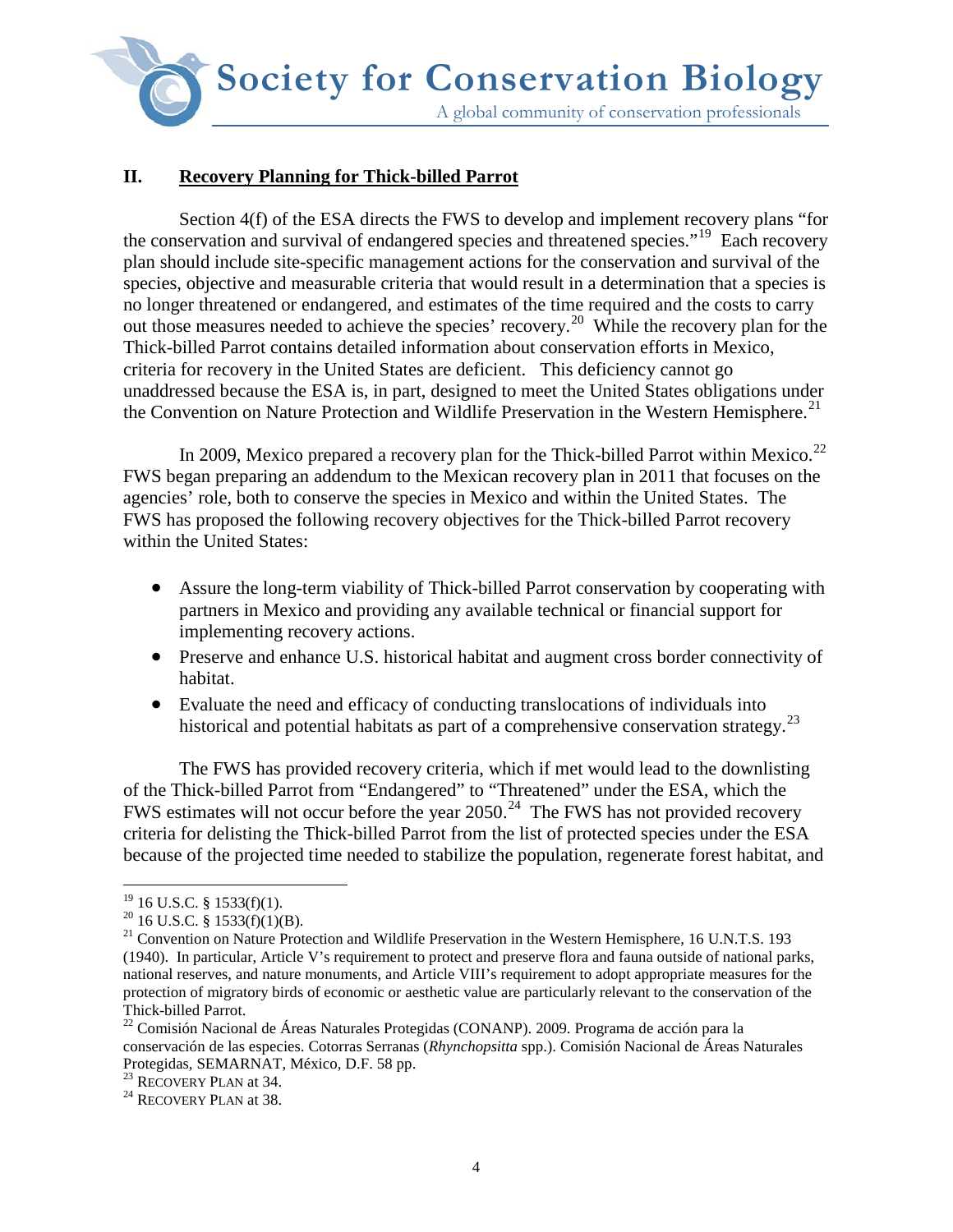A global community of conservation professionals

unanswered scientific questions regarding the species.<sup>25</sup> SCB supports the decision of the FWS not to provide delisting criteria given the uncertainties about the parrot's population status, biology, the effects of climate change, and the impact of stochastic events. We agree that more research is needed to develop specific recovery tasks prior to delisting. However, we have concerns about the lack of specific recovery criteria and concrete recovery tasks that the FWS has proposed within the United States for the Thick-billed Parrot, and we are concerned that the agency may propose downlisting of the species to "Threatened" even if the species has not re-colonized its former range within the U.S. Therefore, SCB offers the following recommendations for the final recovery plan:

A. Downlisting from "Endangered" to "Threatened" Status Cannot Occur Until at Least One Self-Sustaining Population of Thick-billed Parrot is Established Within the United States that is Connected Via Natural Dispersal to the Mexican Meta-Population.

While the ESA is global in its application, the Act places a high priority on the conservation of biodiversity within the borders of the United States. One of Congress' stated findings regarding the ESA's is that threatened and endangered species "are of esthetic, ecological, educational, historical, recreational, and scientific *value to the Nation and its people*."<sup>[26](#page-4-1)</sup> When a species is extirpated from within its U.S. range, it no longer provides these same values to the United States or its people. Therefore, the ESA allows a species to be listed "within the United States where its principal range is in another country, such as Canada or Mexico, and members of that species are only found in this country insofar as they exist on the periphery of their range."<sup>[27](#page-4-2)</sup> The FWS cannot discount the recovery of a threatened or endangered species within its U.S. range on the basis that the species is more plentiful in a foreign nation.[28](#page-4-3) Accordingly, recovery of the Thick-billed Parrot necessarily entails its recovery within the United States.<sup>[29](#page-4-4)</sup>

Restoring a population of Thick-billed Parrot within the United States is also biologically important for the species itself. Research indicates that populations at the edge of a species' range play an important role in maintaining the total genetic diversity of a species; especially in situations where habitat fragmentation and habitat loss impact the total range of the species.[30](#page-4-5) Peripheral populations can be an important genetic resource in that they may be

<span id="page-4-0"></span><sup>&</sup>lt;sup>25</sup> RECOVERY PLAN at 39.

<span id="page-4-2"></span><span id="page-4-1"></span><sup>&</sup>lt;sup>26</sup> 16 U.S.C. § 1531(a)(3) (emphasis added).<br><sup>27</sup> H.R. Rep. No. 93-412 (July 27, 1973).<br><sup>28</sup> *Defenders of Wildlife v. Babbitt*, 958 F.Supp. 670, 684-85 (D.D.C. 1997).

<span id="page-4-4"></span><span id="page-4-3"></span><sup>&</sup>lt;sup>29</sup> SCB also notes that even if the Thick-billed Parrot were to fully recover in Mexico, it would still qualify as a threatened or endangered species because the United States range of the parrot is a significant portion of the species' range.

<span id="page-4-5"></span><sup>&</sup>lt;sup>30</sup> Channell, R. and M.V. Lomolino. 2000. *Dynamic biogeography and conservation of endangered species*. Nature 403:84-86.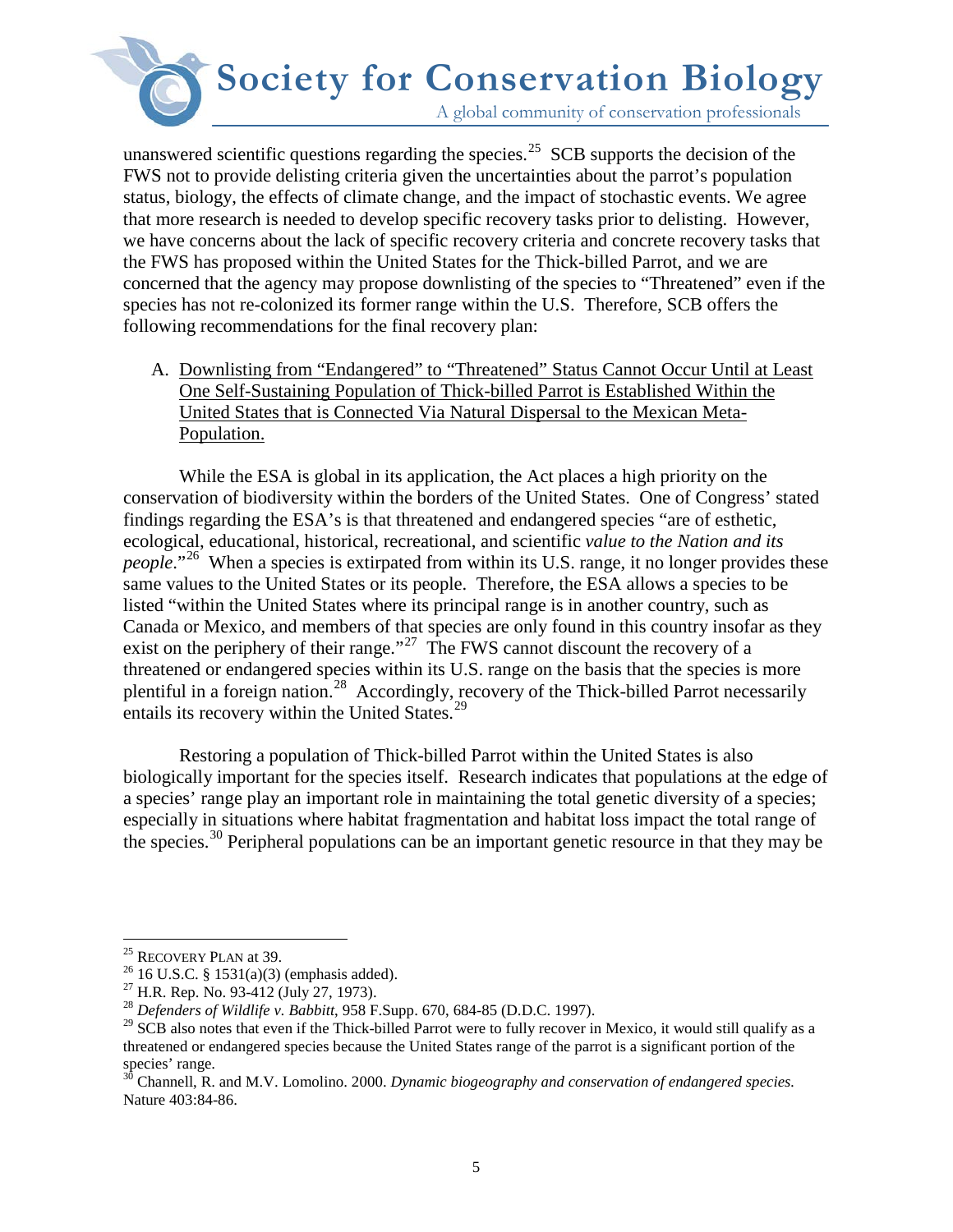A global community of conservation professionals

beneficial to the protection of evolutionary processes that are likely to generate future evolutionary diversity.<sup>[31](#page-5-0)</sup> This may be particularly important considering the potential impacts of climate change and the changes in habitat that may result in both Mexico and the United States. The ability for Thick-billed Parrots to use habitat within the United States is therefore ecologically and biologically important to the recovery of the species.

 Unfortunately the draft recovery plan's recovery criteria focus only on Thick-billed Parrot populations in Mexico, stating that the species will be considered for downlisting after 15 years of systematic surveys "document a stable or increasing trend in at least 5 known wild thick-billed breeding populations" in Mexico and minimum viable population size and number of breeding colonies are established through research and modeling.<sup>[32](#page-5-1)</sup> There are no measurable recovery criteria for any populations in the United States. Instead, the only downlisting criteria is that the "potential for the U.S. to support naturally dispersing or actively relocated thick-billed parrots is assessed, including a review of U.S. historical habitat, current habitat management, and habitat connectivity with Mexico. The need and efficacy of translocating parrots are included in the assessment.<sup>533</sup> An assessment of recovery within the United States is insufficient as a recovery objective for downlisting.

While SCB acknowledges that it is critical that populations of Thick-billed Parrot be stabilized in Mexico, given the projected timeline before the FWS considers downlisting the species in 2050, we recommend that a recovery criterion should be added to the plan that requires at least one self-sustaining population of Thick-billed Parrot within the United States prior to downlisting the species from endangered to threatened. In addition, the recovery plan should address (1) the demographic parameters of a self-sustaining parrot population within the United States in the context of minimum viable populations to maintain the adaptive potential of the species (in light of threats such as climate change),  $34$  and (2) the ability of the U.S. population to naturally exchange individuals with populations in Mexico in terms of effective migrants per generation.<sup>35</sup> Discussion of these parameters in the recovery plan is critical because species whose genetic health remains dependent on translocations are considered "intensively managed," which is a more precarious conservation status than "selfsustaining" or "conservation-dependent" (an otherwise self-sustaining species for which continued efforts are required to limit human-caused mortality).<sup>[36](#page-5-5)</sup> The ESA makes clear that

 $\overline{a}$ <sup>31</sup> Peter Lesica; Fred W. Allendorf. 1995. *When Are Peripheral Populations Valuable for Conservation?*

<span id="page-5-3"></span><span id="page-5-2"></span>

<span id="page-5-1"></span><span id="page-5-0"></span>Conservation Biology 9:753-760.<br><sup>32</sup> RECOVERY PLAN at 35.<br><sup>33</sup> RECOVERY PLAN at 38.<br><sup>34</sup> *See, e.g.*, Lynch, M., and R. Lande. 1998. *The critical effective size for a genetically secure population*. Animal Conservation 1:70-72. The 50/500 rule specifies that retention of allelic diversity through a long-term balance between mutation and genetic drift may require that such subpopulations be part of a larger metapopulation with an Ne > 500. However, Lynch and Lande have proposed that to retain an "evolutionary" minimum viable population size, the effective population may need to be at 5000 individuals

<span id="page-5-4"></span><sup>35</sup> Mills, L. S., and F. W. Allendorf. 1996. *The One-Migrant-per-Generation Rule in Conservation and Management*. Conservation Biology 6:1509-1518.<br><sup>36</sup> Redford, K. H. et al. 2011. *What does it mean to successfully conserve a (vertebrate) species?* Bioscience

<span id="page-5-5"></span><sup>61:39-48.</sup>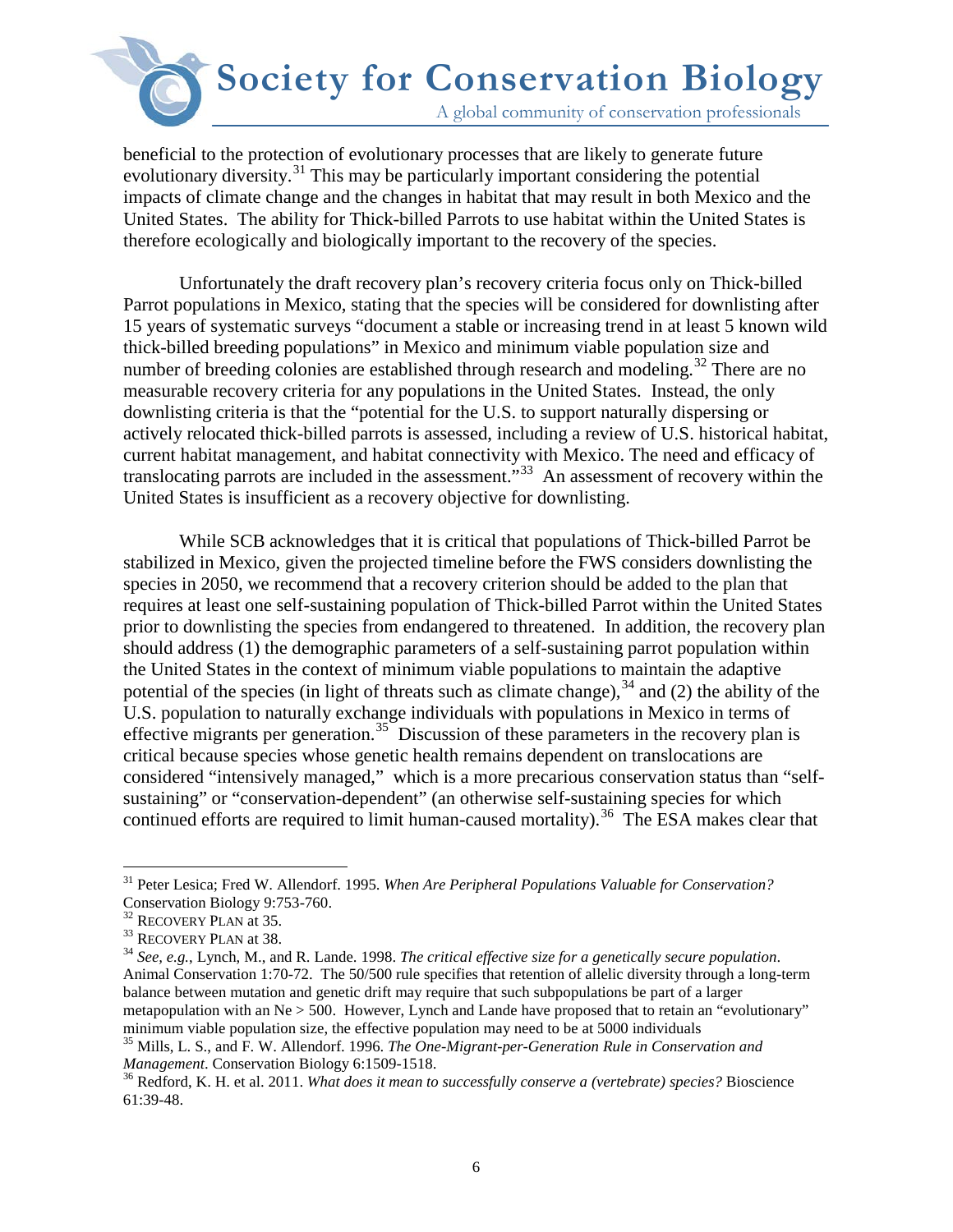

the goal of the act is to "preserve the ability of natural populations to survive in the wild."<sup>[37](#page-6-0)</sup> This is best accomplished by sufficiently large wild populations, as part of the larger metapopulation, to exchange individuals and maintain genetic diversity.

As discussed above, the recovery objectives within the United States are limited to providing technical and financial support, enhancing historic habitat and connectivity, and evaluating the need for translocation. Here again, these recovery objectives are too conservative and vague. While it is imperative to achieve the objectives listed above, more concrete objectives and criteria must be specified to either (1) make dispersal and recolonization *likely*, not just possible, via naturally connected landscapes, and (2) create objectives that will require translocation should natural re-colonization be unlikely. Currently, there is limited or no dispersal of Thick-billed Parrots from Mexico to the United States. The FWS should create objectives that more specifically address this issue, as will be discussed below in the remainder of SCB's comments. Recovery objectives and downlisting criteria must clearly relate back to the larger goal of restoring the Thick-billed Parrot in the United States, not just Mexico.

B. The Recovery Plan Should Provide a Timeline for Designating Critical Habitat for the Thick-billed Parrot within the United States.

While the decline of the Thick-billed Parrot within the United States was due initially to excessive shooting, the primary drivers of the species' decline range-wide is the loss of its old-growth forests due to timber harvesting and overgrazing that has altered the fire-regime of southwest forests.<sup>[38](#page-6-1)</sup> Restoration of southwestern forests throughout its range will be critical to the long-term conservation of the species. One of the objectives of the recovery plan is to preserve and enhance historical habitat within the United States and augment cross-border connectivity. The best and most effective approach that would provides a unifying management approach to accomplish this task would be to designate critical habitat for the Thick-billed Parrot within the United States.

Critical habitat identifies areas that contain essential biological and physical habitat features for the conservation of threatened and endangered species, and those lands that may require special management or protection. Critical habitat would provide significant benefits to the Thick-billed Parrot because it mandates a higher habitat conservation standard during Endangered Species Act section 7 consultations, and because it provides detailed guidance on the location of areas essential to the conservation of listed species.<sup>[39](#page-6-2)</sup> Most importantly, Section 7 of the ESA requires that all Federal agencies consult with the FWS if a proposed

 $\overline{a}$ <sup>37</sup> *Trout Unlimited v. Lohn,* 559 F.3d 946, 957 (9th Cir. 2009).<br><sup>38</sup> RECOVERY PLAN at 1.

<span id="page-6-2"></span><span id="page-6-1"></span><span id="page-6-0"></span><sup>&</sup>lt;sup>38</sup> RECOVERY PLAN at 1.<br><sup>39</sup> Emphasizing the importance of critical habitat, the House Committee on Merchant Marine and Fisheries stated "If the protection of endangered and threatened species depends in large measure on the preservation of the species' habitat, then the ultimate effectiveness of the Endangered Species Act will depend on the designation of critical habitat." House Committee on Merchant Marine and Fisheries, H.R. Rep. No. 887, 94th Cong. 2nd Sess. at 3 (1976).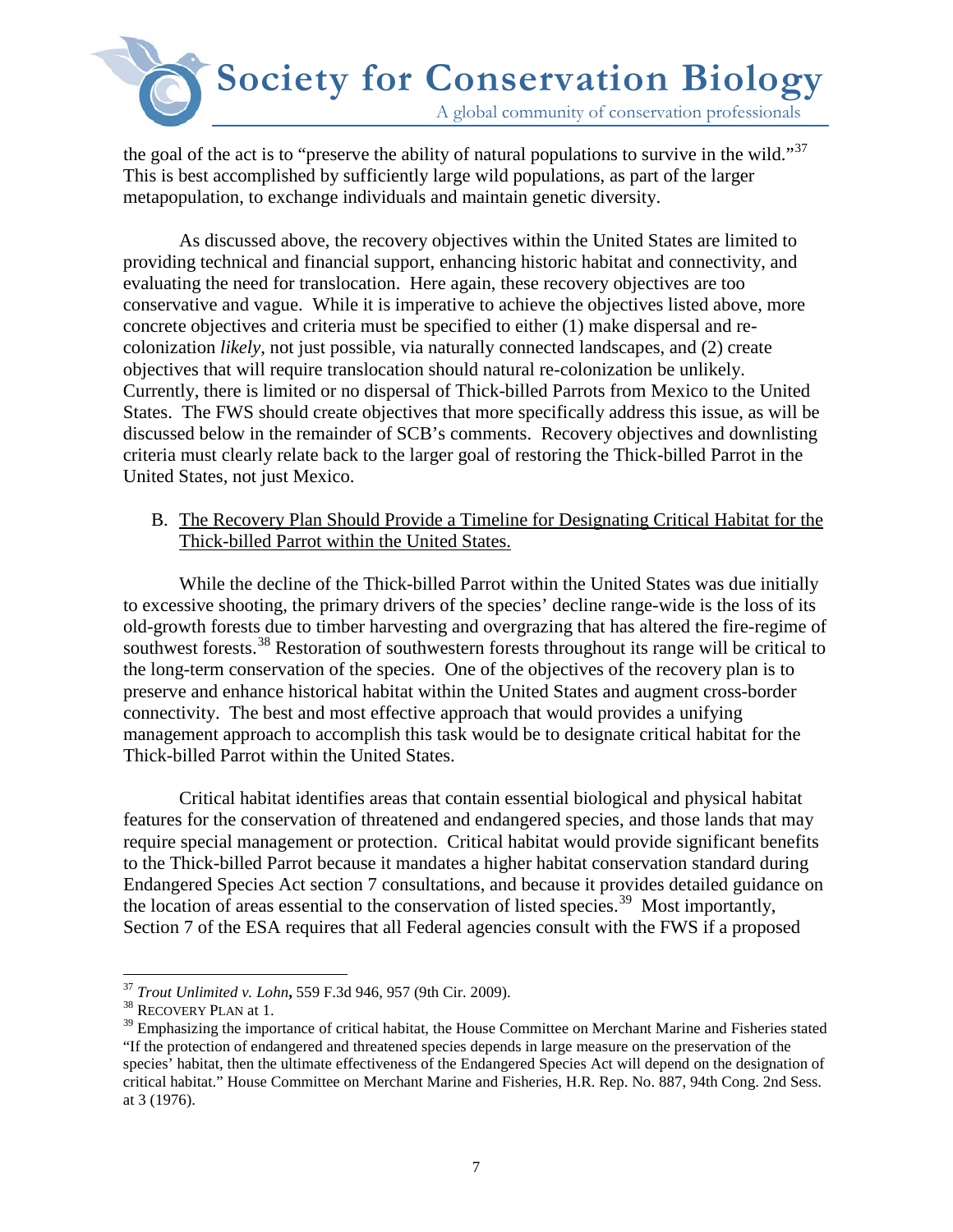A global community of conservation professionals

agency action might destroy or adversely modify critical habitat.<sup>[40](#page-7-0)</sup> Thus, if restoring Thickbilled Parrots is the ultimate objective for the FWS, then the first logical step to both restore historic habitat and to enhance connectivity for the parrot would be to identify those areas within the United States that are most likely to support the species. Identifying remaining old-growth and mature forests, and areas where unsuitable practices such as grazing are occurring, is a first step to the recovery of the Thick-billed Parrot.

Under the ESA, the FWS may designate unoccupied habitat as critical habitat if "such areas are essential for the conservation of the species."<sup>[41](#page-7-1)</sup> In the case of the Thick-billed Parrot, its entire range within the United States is currently unoccupied. But since the ESA also requires the recovery of threatened and endangered species within the United States, habitat within the United States is essential for the conservation of the Thick-billed Parrot. Therefore, SCB recommends that the FWS begin the process of identifying critical habitat including those habitats (mature pine forests) that supported reintroduced Thick-billed Parrots. The recovery plan should propose a timeline for an initial designation of critical habitat in a proposed rulemaking, and a timeline for a final rulemaking to designate critical habitat.<sup>[42](#page-7-2)</sup> The recovery plan should also establish a timeline for when the FWS will assess how climate change could alter historic habitat, existing habitat, and could also create future suitable habitat for the parrot. Without a detailed discussion of climate change in the context of potential critical habitat and reintroductions under Section 10(j), the recovery plan will not move the species towards recovery within the United States. Finally, as the FWS identifies potential critical habitat, the recovery plan should also lay out a process to help identify, and verify through scientific experimentation, management strategies to actively restore forests in the southwest United States that could support the Thick-billed Parrot.<sup>[43](#page-7-3)</sup>

### C. The Recovery Plan Should Identify Agency Actions that Trigger Section 7 Consultations Under the Endangered Species Act.

A recovery plan is needed to help identify and guide Federal agencies in meeting their obligation under Section  $7(a)(1)$  of the ESA, which requires all Federal agencies to "utilize" their authorities in furtherance of the purposes of this Act by carrying out programs for the conservation of endangered species."<sup>44</sup> More importantly, recovery plans provide "context" and a framework for implementation of other provisions of the ESA with respect to a

 $40$  16 U.S.C. § 1536(a)(2).

<span id="page-7-2"></span><span id="page-7-1"></span><span id="page-7-0"></span><sup>41 16</sup> U.S.C. § 1533(5)(A)(ii).<br>
<sup>41</sup> 16 U.S.C. § 1533(5)(A)(ii).<br>
<sup>42</sup> SCB recognizes that because the Thick-billed Parrot was listed in 1969, the FWS is not required to designate critical habitat for the species. However, the ESA still provides the FWS the discretion to designate critical habitat for species listed prior to 1978. 16 U.S.C. § 1533(5)(B).

<span id="page-7-3"></span> $43$  While SCB supports the general principle of forest restoration through management activities, the efficacy of those species for the forests and the benefits such restoration provide to threatened and endangered species must be carefully evaluated. SCB believes that an experimental approach guided by an Environmental Impact Statement is the best procedural means of meeting this goal. For more information, see SCB's letter to the Department of Interior on ecological forestry:<br>http://www.conbio.org/images/content\_policy/Letter\_to\_DOI\_FINAL.pdf

<span id="page-7-4"></span><sup>&</sup>lt;sup>44</sup> National Marine Fisheries Service & U.S. Fish and Wildlife Service. 2010. *Interim Endangered and Threatened Species Recovery Planning Guidance, Version 1.3* at 1.1-2.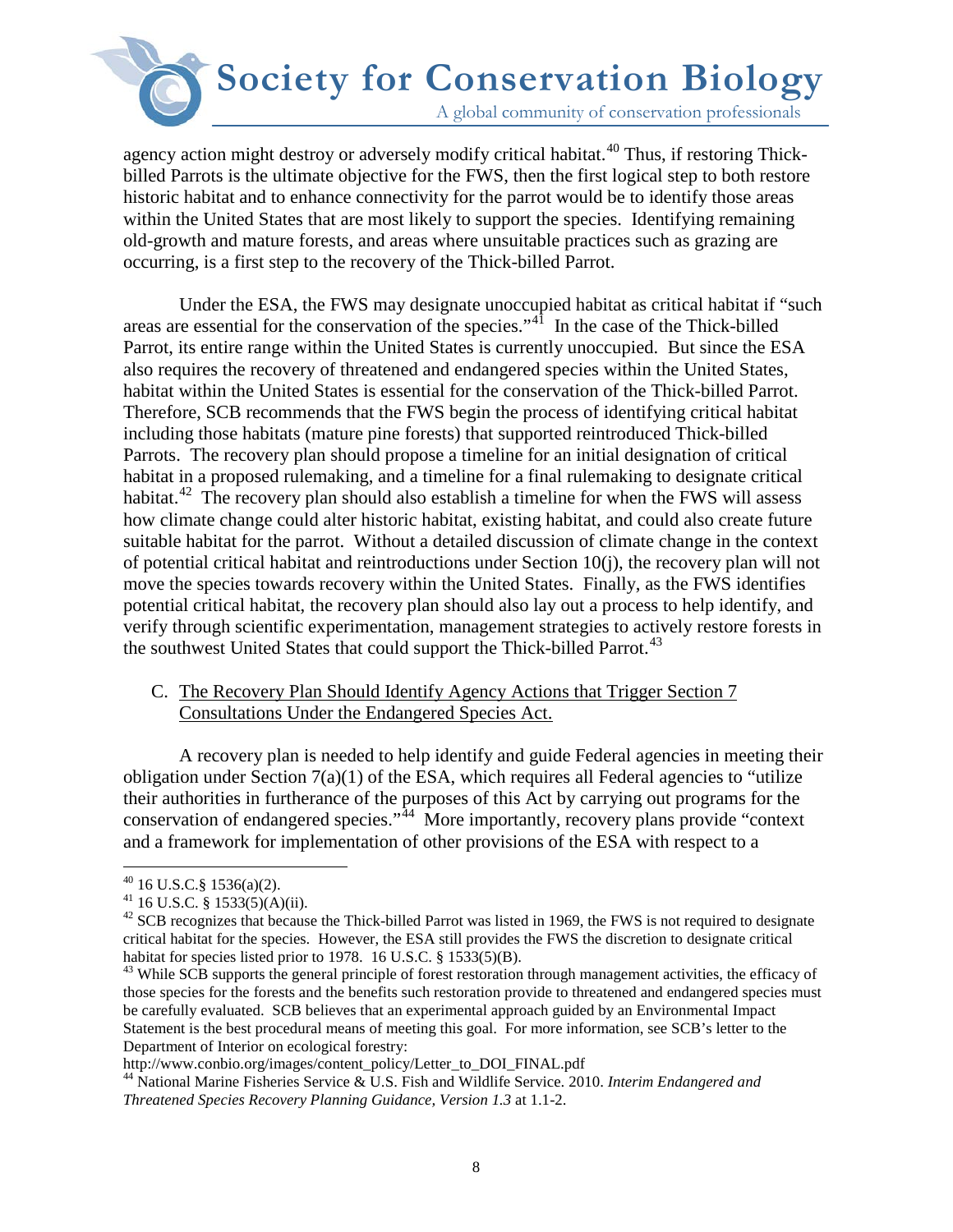A global community of conservation professionals

particular species, such as section  $7(a)(2)$  consultations on Federal agency activities.<sup>45</sup> In addition to requiring consultations to avoid destruction or adverse modification of critical habitat, as discussed above, Section 7(a)(2) requires *all* Federal agencies to ensure that "*any* action authorized, funded, or carried out by the agency is not likely to jeopardize the continued existence of listed species" anywhere in the world.<sup>[46](#page-8-1)</sup> The recovery plan does not provide a detailed framework with respect to Federal agency actions that reach beyond the U.S. border into Mexico, which might impact the Thick-billed Parrot. This failure is particularly egregious because the Mexican government is planning to identify critical habitat within Mexico under its analogous endangered species-protection law.<sup>[47](#page-8-2)</sup>

The Thick-billed Parrot recovery plan is incorrect where it states that the FWS "has no section 7 authority outside the boundaries of the U.S.<sup>1[48](#page-8-3)</sup> Congress did not intend, and the plain language of the ESA makes clear, that the Section 7 consultation mandate is not limited geographically to the United States. The implementing regulations that the FWS are following, found at 50 C.F.R. § 402.01, that limit the scope of consultations to within the territorial boundaries of the United States conflict with the plain meaning of the ESA. On June 12, 2012, SCB filed an administrative petition with the FWS and the National Marine Fisheries Service, which implements the ESA with respect to marine species, requesting that the Services revise this regulation such that it no longer is in conflict with the text of the  $ESA.<sup>49</sup>$ 

Even if the FWS believes that it does not have a duty to consult on Federal agency actions outside the territorial boundaries of the United States, the FWS *retains the discretion to do* so where it views such actions as appropriate. For example, in *Defenders of Wildlife v.*  Norton,<sup>50</sup> the Bureau of Reclamation (BOR) entered into consultations with the Services regarding a long-term Multi-Species Conservation Plan regarding its routine, ongoing operations of dams along the lower Colorado in both the United States and Mexican reaches of the river. The BOR initially defined the action area for its lower Colorado River operations as extending from Lake Mead to the U.S.-Mexico International Border and analyzed the effect of its operations on protected species within that action area over the next five years. In response to the draft Biological Assessment, the FWS directed the BOR to analyze impacts on Mexican populations of the Yuma Clapper Rail, the Southwestern Willow Flycatcher, and the Desert Pupfish, as well as to consult with NMFS regarding the possible impacts to two species found in the Gulf of California, the Totoaba Bass and the Vaquita Harbor Porpoise.

<span id="page-8-5"></span>SCB\_Petition\_to\_Restore\_Section\_7\_Consultations\_Global\_Scope.pdf <sup>50</sup> 275 F.Supp.2d 53 (D.D.C. 2003).

<span id="page-8-0"></span> $^{45}\,$  Id.

<span id="page-8-1"></span><sup>&</sup>lt;sup>46</sup> *Defenders of Wildlife v.Lujan*, 911 F.2d 117, 125 (8th Cir. 1990) *rev'd on other grounds by Lujan v. Defenders of Wildlife*, 504 U.S. 555 (1992).

<span id="page-8-3"></span><span id="page-8-2"></span><sup>&</sup>lt;sup>47</sup> RECOVERY PLAN at 104.<br><sup>48</sup> RECOVERY PLAN at 27.

<span id="page-8-4"></span><sup>49</sup> SCB's petition can be found at: http://www.conbio.org/images/content\_policy/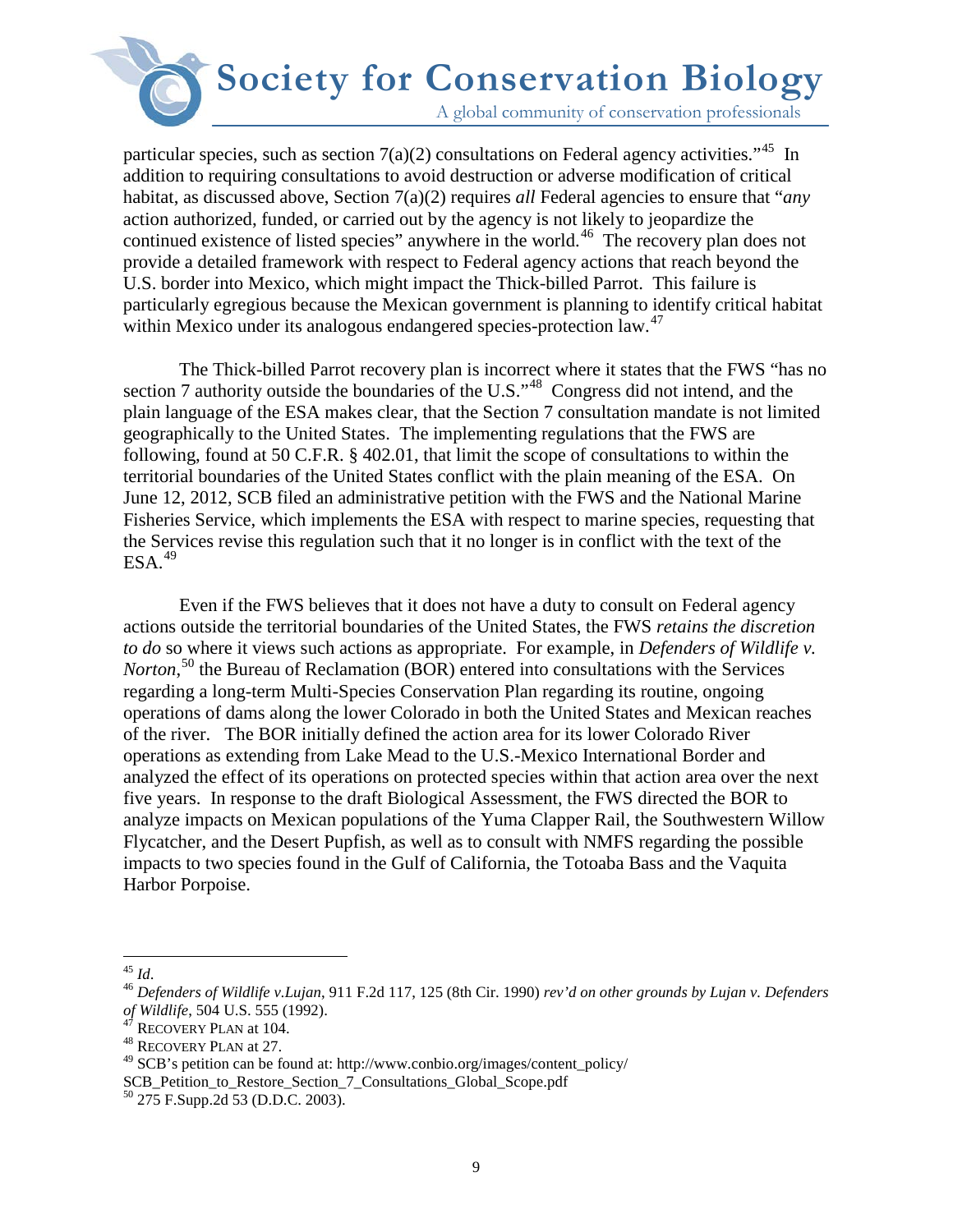A global community of conservation professionals

While Federal agency actions that might affect the Thick-billed Parrot will be rare, it is possible that future Federal activities will impact the species. For example, on April  $1<sup>st</sup>$ , 2012, the United States, Mexico, and Canada pledged to create work towards an integrated, continental energy grid.<sup>[51](#page-9-0)</sup> The development of such a grid would involve multiple federal agencies, and would by definition, have an effect beyond the borders of the United States. The building and siting of transmission lines in the Thick-billed Parrot's range could require consultations with the FWS depending on the route chosen, especially if such a project were to occur in areas that the Mexican government has identified as critical habitat. Thus, the recovery plan should provide sufficient guidance as to where consultations might be required under Section 7 for Federal agency activities that occur or have effects upon parrots or their potential habitat either within the United States or in Mexico.

### D. The Recovery Plan Should Discuss Tasks that Will Lead to the Establishment of an Experimental Population Under Section 10(j) of the Endangered Species Act.

The ESA defines conservation to include the transplantation of species from one location to another.<sup>52</sup> This authority is further expounded in Section 10(j) of the Act, which gives the FWS the ability to establish experimental populations of threatened and endangered species outside of such species' current range.<sup>[53](#page-9-2)</sup> Experimental populations are treated as "Threatened" under the ESA, even if the species itself is "Endangered," thereby providing more management flexibility to address possible economic conflicts with experiment populations.[54](#page-9-3) Thus, experimental populations provide an innovate tool to restore and recover endangered species. Unfortunately, the draft recovery plan does not address the use of this tool as a means of restoring the Thick-billed Parrot to the United States. SCB recommends that an objective be considered to use restoration in the future under Section 10(j) and to develop recovery tasks to plan for such events, specifically determining the historic range in the United States, increasing the captive population via the parrot's species survival plan, and continuing to refine release techniques for captive-bred parrots.

Under the FWS's regulations, reintroductions of experimental populations are permitted within a species "probable historic range."[55](#page-9-4) Determining the historic range of the Thick-billed Parrot is problematic. As explained by Snyder and Koenig:

breeding of the species in the U.S. could easily have been overlooked. None of the early first-hand accounts of the species in the U.S. were from trained biologists likely to have been interested in looking for nests….Thick-billed Parrots tend to nest in high-elevation pine forest…few residents of southern Arizona and New Mexico frequented this zone historically. Furthermore,

 $\overline{a}$ <sup>51</sup> Joint Statement by North American Leaders, April 2<sup>nd</sup> 2012.

<span id="page-9-1"></span><span id="page-9-0"></span>http://www.whitehouse.gov/the-press-office/2012/04/02/joint-statement-north-american-leaders <sup>52</sup> 16 U.S.C. § 1532(3).<br><sup>53</sup> 16 U.S.C. § 1539(j)(1). <sup>54</sup> 16 U.S.C. § 1539(j)(2)(C). <sup>55</sup> 50 C.F.R. § 17.81(a).

<span id="page-9-2"></span>

<span id="page-9-3"></span>

<span id="page-9-4"></span>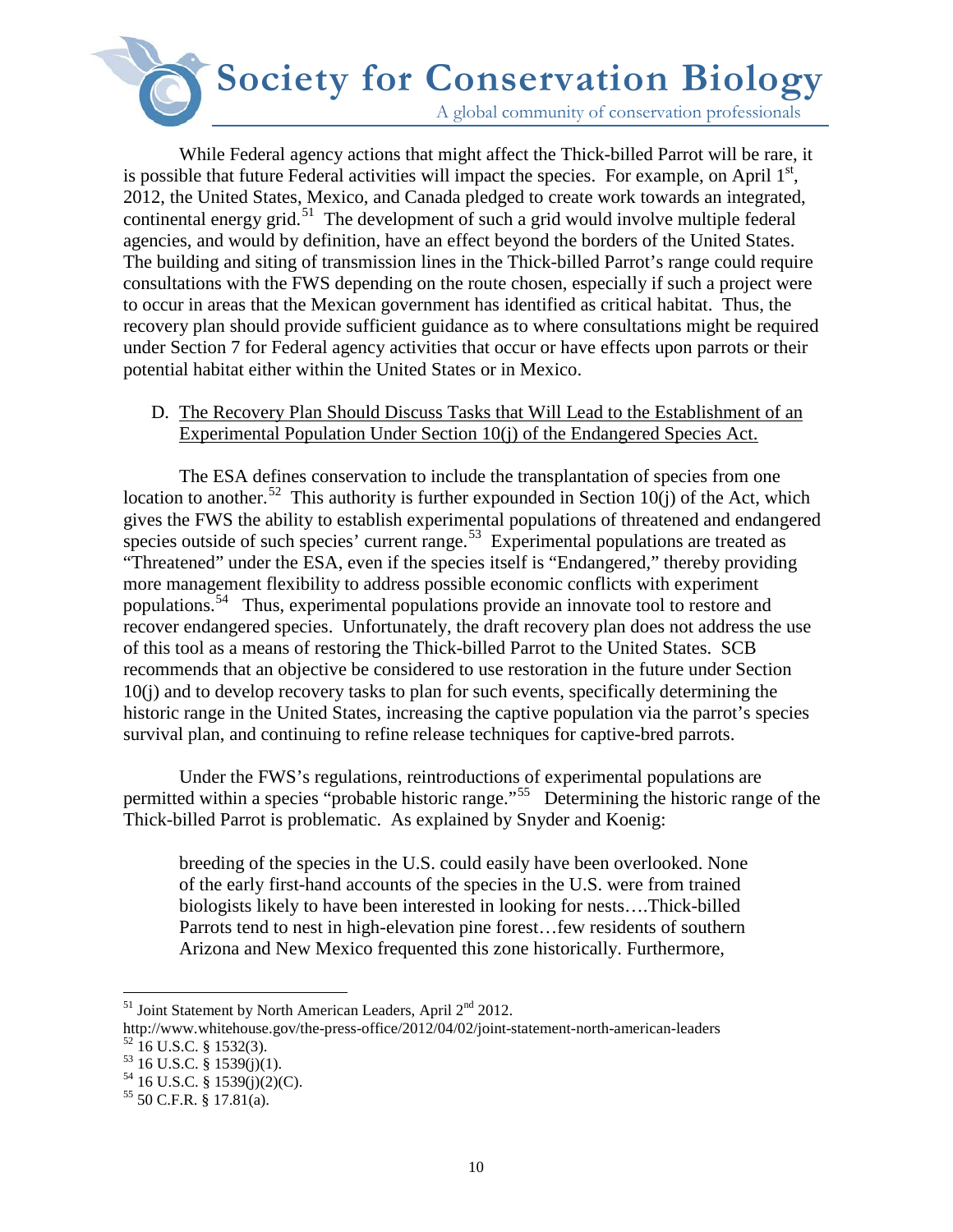A global community of conservation professionals

Thick-billed Parrots nest extremely late in the year (mid-summer to midfall), a season when most naturalists do not search for bird nests. It is also notable that extremely few historical nest records exist for the species in Mexico. The absence of nesting records from the U.S. must be judged from a perspective that acknowledges the very low probability of Thick-billed Parrot nests being reported from any location.

Because of the lack of certainty regarding the Thick-billed Parrot's historic range, the recovery plan should set forth a process wherein FWS can analyze areas of suitable parrot habitat in conjunction with a proposed critical habitat designation identifying the historic range of the species. Given the nesting attempts of the parrot in southeastern Arizona and along the Mogollon Rim in central Arizona during the late 1980's, SCB recommends that the FWS have a relatively flexible standard in defining the probable historic range of the parrot in Arizona and southwestern Arizona.

Second, the recovery plan should include tasks and possible funding needs to augment the captive population of Thick-billed Parrots that are part of the species survival plan (SSP). Because Thick-billed Parrots are a gregarious species, and require flocks to effectively forage and evade predators, Snyder and Koenig concluded that future reintroduction programs would require substantially more birds than the 88 birds released during the 1988-1993 releases. While the early releases involved translocated wild parrots from Mexico, this option may no longer be available because Mexican law now prohibits the export of any wild or captive parrot species. Furthermore, depleting wild populations in Mexico to initiate a U.S. population would be difficult to justify. Therefore, more effort needs to go into building a captive population that can provide individuals for release into the wild. Given the potential expense of such a project, the recovery plan should discuss in greater detail ways to develop new conservation partnerships to accomplish this specific task. Currently, the recovery plan only identifies the development of partnerships generally as a recovery goal. This level of detail in insufficient, especially in light of the many qualified private conservation organizations and zoo facilities with specialized skills regarding captive-breeding and release of endangered species.

Third, in order to make future releases, more effort needs to be done to improve release techniques for captive-bred parrots. As was described by Snyder and Koenig, captiveraised individuals had higher mortality than wild-translocated parrots. However, the authors also acknowledged that such releases could be successful when sufficient efforts were made to train parrots on proper foraging techniques and predator avoidance. Such work could be in conjunction with use of artificial nest boxes and more modern hack techniques.

### E. The Recovery Plan Should Discuss FWS Law Enforcement Efforts to Stem the Illegal Parrot Trade and Rescue Birds Held Illegally in Captivity.

As stated in the recovery plan, the main threat to the Thick-billed Parrot other than habitat loss and degradation is illegal capture for the pet trade. Between 1984 to 1994 more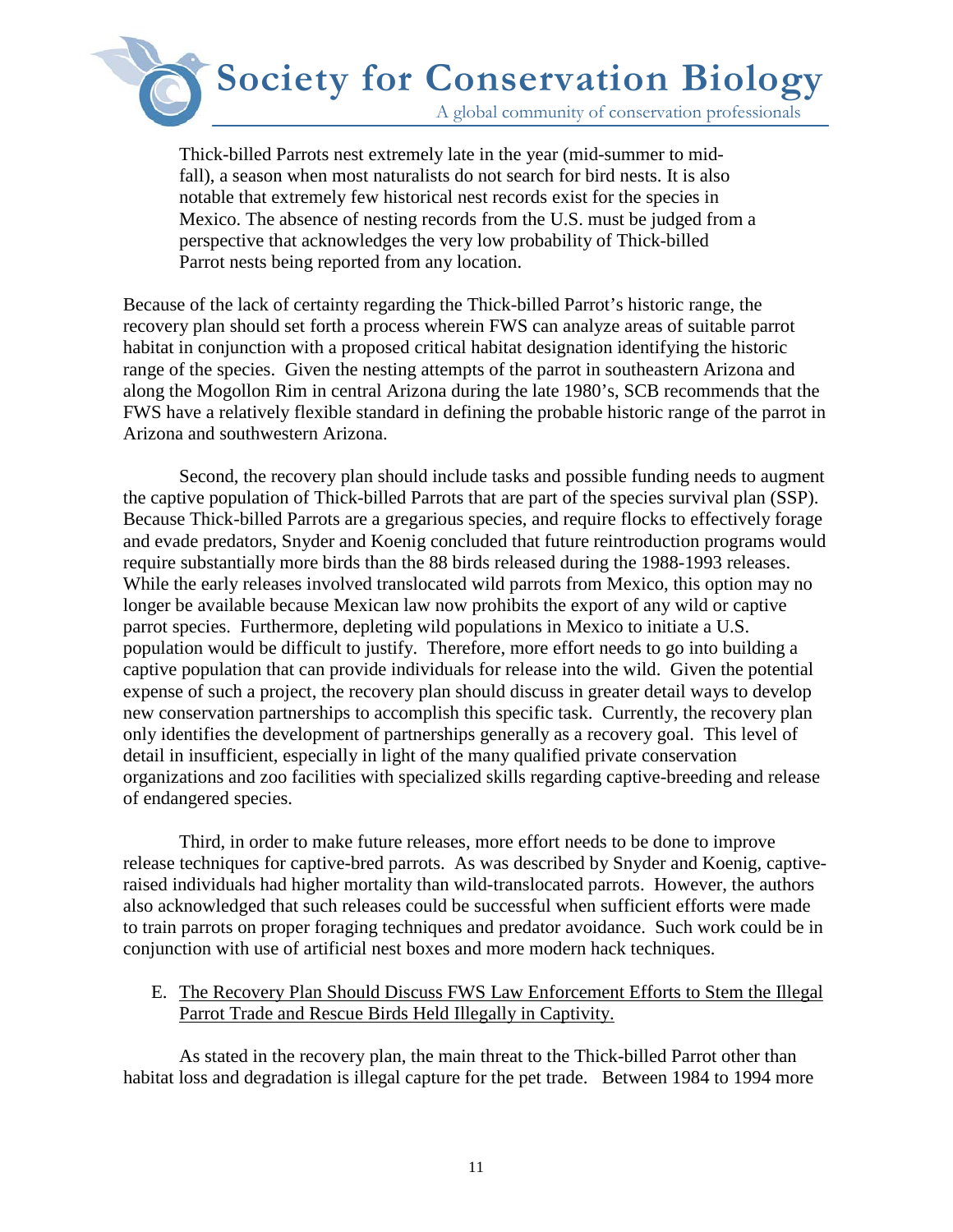A global community of conservation professionals

than 1,000 parrots were estimated to be captured and illegally smuggled into the U.S. for the pet market, and the Thick-billed Parrots was eighth in a list of the top ten parrot species seized at the southern border by USFWS for the period 1995-2005.<sup>[56](#page-11-0)</sup> Yet, despite the seriousness of this threat, the recovery plan's criteria with respect to pet trade are limited and vague. While SCB recognizes that the FWS's law enforcement resources are limited, the recovery plan should identify concrete steps to improve its efforts to combat the illegal pet trade along the U.S./Mexico border and to further crack down on commercial sale or transport of listed parrot species within the United States. Given its listing as an Appendix I species under CITES, importation, interstate trade in, or possession of the Parrot, without a permit, such as one for scientific research, is a violation of both the ESA and the Lacey Act, making prosecution for such violations more efficient and less complex than for some other acts that may also harm the species.

 More individual parrots are likely needed to augment the captive zoo populations for there to be sufficient numbers for a successful reintroduction program in Arizona. Taking birds out of the wild to augment the captive population should be viewed as a last-resort measure only because in-situ conservation is generally preferred over ex-situ conservation efforts.<sup>[57](#page-11-1)</sup> Therefore, one way of increasing the captive population without impacting wild populations would be to increase law enforcement efforts to confiscate illegally held parrots. Increased law enforcement efforts would also potentially serve as a deterrent to additional trade in illegally-captured parrots, thereby reducing some pressure on wild populations. The recovery plan should identify areas where FWS can provide additional law enforcement resources to the illegal parrot trade and efforts to confiscate birds already held within the United States as a means of augmenting the captive-breeding population for later release into the wild.

#### **Conclusion**

Cooperation with Mexico and support of recovery activities in Mexico are the most urgent priorities to stabilize the Thick-billed Parrot within its current range, and SCB supports the FWS's collaborative approach to assist Mexico in this objective. However, as a species that was once found in the southwest United States, recovery of the Thick-billed Parrot within its historic U.S. range must be planned for as soon as possible. The recovery plan must provide recovery criteria and recovery tasks that will lead to this objective as well, including the designation of critical habitat within the United States in light of factors such as climate change, and plans to reintroduce the species under Section 10(j) of the ESA. Thank you for your consideration.

John Fitzgerald, J.D. SCB Policy Director

<span id="page-11-0"></span><sup>&</sup>lt;sup>56</sup> RECOVERY PLAN at 25.

<span id="page-11-1"></span><sup>&</sup>lt;sup>57</sup> N. Snyder et al. 1996. *Limitations of Captive Breeding in Endangered Species Recovery.* Conservation Biology 10:338-348.